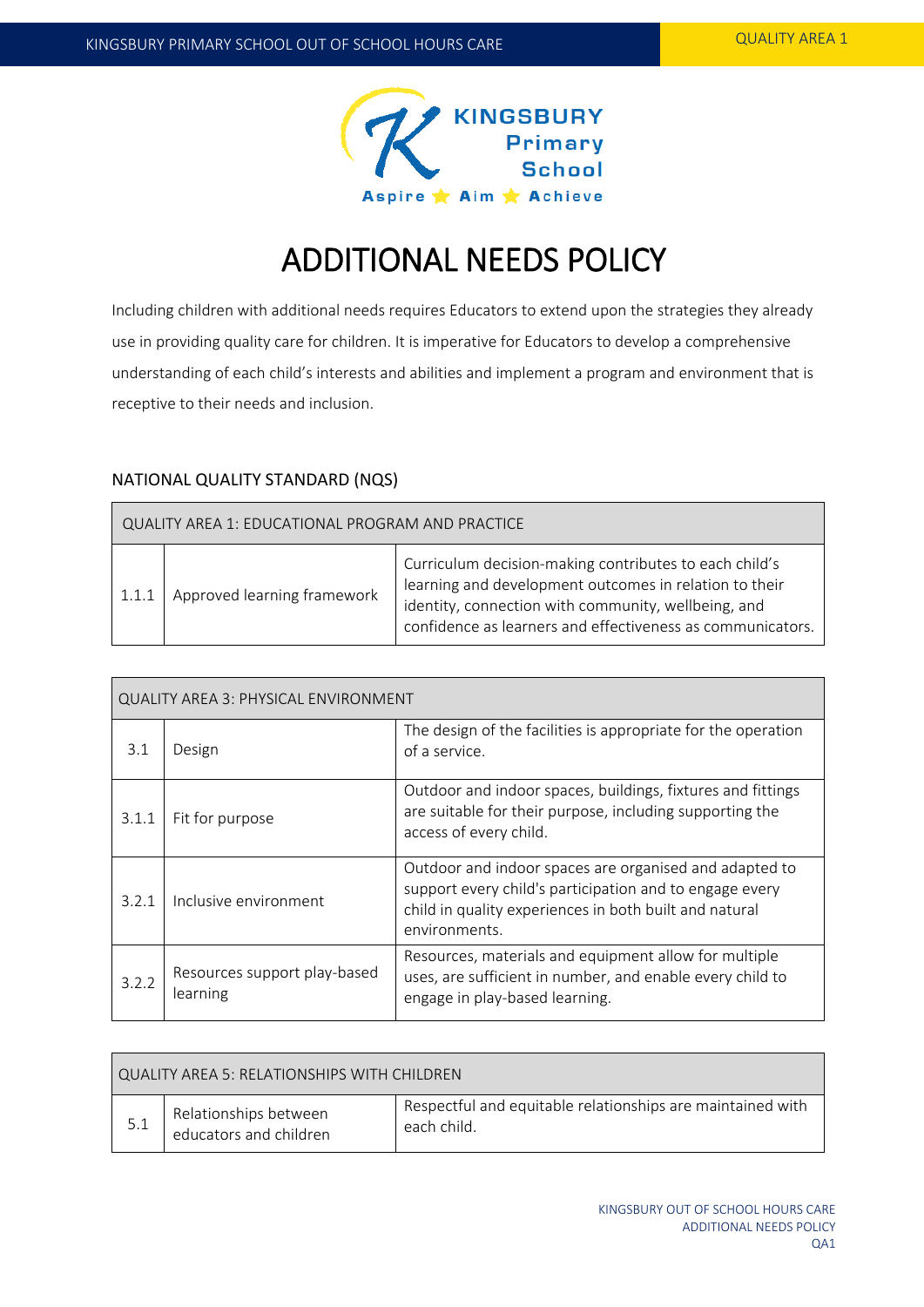| 5.1.1 | Positive educator to child<br>interactions | Responsive and meaningful interactions build trusting<br>relationships which engage and support each child to feel<br>secure, confident and included. |
|-------|--------------------------------------------|-------------------------------------------------------------------------------------------------------------------------------------------------------|
| 5.1.2 | Dignity and rights of the child            | The dignity and rights of every child are maintained.                                                                                                 |

| QUALITY AREA 6: COLLABORATIVE PARTNERSHIPS WITH FAMILES AND COMMUNITIES |                                           |                                                                                                                                                              |  |
|-------------------------------------------------------------------------|-------------------------------------------|--------------------------------------------------------------------------------------------------------------------------------------------------------------|--|
| 6.1                                                                     | Supportive relationships with<br>families | Respectful relationships with families are developed and<br>maintained and families are supported in their parenting<br>role.                                |  |
| 6.1.1                                                                   | Engagement with the service               | Families are supported from enrolment to be involved in<br>the service and contribute to service decisions.                                                  |  |
| 6.1.2                                                                   | Parent views are respected                | The expertise, culture, values and beliefs of families are<br>respected and families share in decision-making about their<br>child's learning and wellbeing. |  |
| 6.2                                                                     | Collaborative partnerships                | Collaborative partnerships enhance children's inclusion,<br>learning and wellbeing.                                                                          |  |
| 6.2.2                                                                   | Access and participation                  | Effective partnerships support children's access, inclusion<br>and participation in the program.                                                             |  |

# EDUCATION AND CARE SERVICES NATIONAL REGULATIONS

| 155 | Interactions with children |
|-----|----------------------------|
| 156 | Relationships in groups    |
| 157 | Access for parents         |

# RELATED POLICIES

Anti-Bias & Inclusion Policy Code of Conduct Policy Educational Program Policy Interaction with Children, Family and Staff Policy Orientation of New Families Policy Privacy and Confidentiality Policy Respect for Children Policy

# PURPOSE

To be responsible for each child, irrespective of their additional needs and abilities, we aim to provide a

supportive and inclusive environment that sanctions each child to fully participate in its education and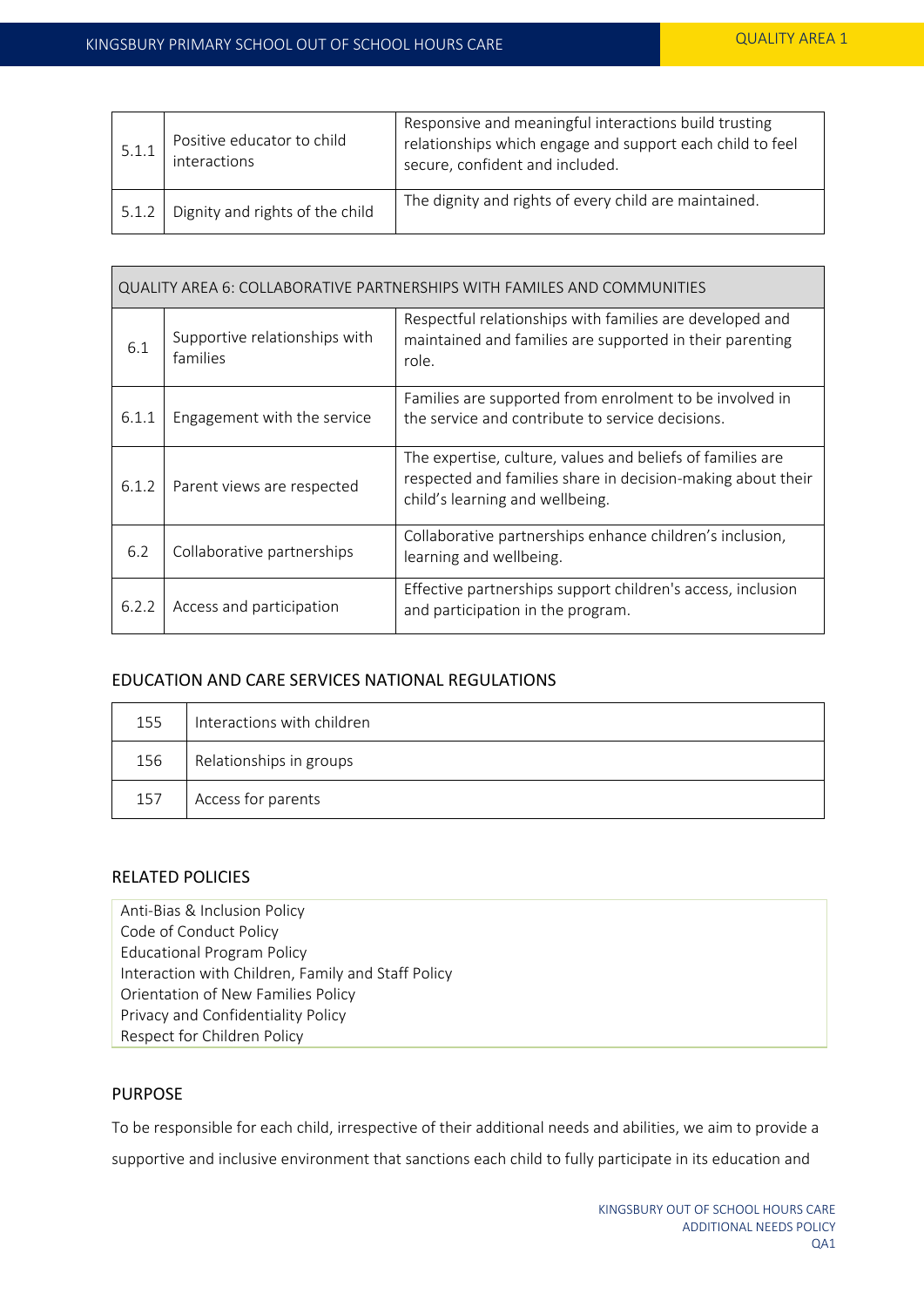care at the OSHC Service. Educators will remain encouraging, unprejudiced and supportive, ensuring that all children are treated equally and fairly and have the opportunity to grow and develop to their individual potential.

#### SCOPE

This policy applies to children, families, staff, management, and visitors of the Out of School Hours Service.

In accordance with The National Quality Standard, our Service positively responds to and welcomes children with additional needs including those who:

- **Are Aboriginal or Torres Strait Islanders**
- **Are recent arrivals in Australia**
- Have a culturally and linguistically diverse background
- **Live in isolated geographic locations**
- **EXECT** Are experiencing difficult family circumstances or stress
- **Fall Are at risk of abuse or neglect**
- Are experiencing language and communication difficulties
- Have a diagnosed disability—physical, sensory, intellectual, or autism spectrum disorder
- $\blacksquare$  Have a medical or health condition
- Demonstrate challenging behaviours and behavioural or psychological disorders
- Have developmental delays
- **Have learning difficulties**
- Are gifted or have special talents
- Have other extra support needs.

We understand that additional needs may be temporary or permanent with diverse origins, which require different responses. Supporting children with additional needs enables them to participate and feel included; this also helps promote their strengths and may reduce their risk of developing mental health difficulties. Strategies for supporting children with additional needs can differ significantly, because every child is unique.

# IMPLEMENTATION MANAGEMENT/NOMINATED SUPERVISOR WILL ENSURE: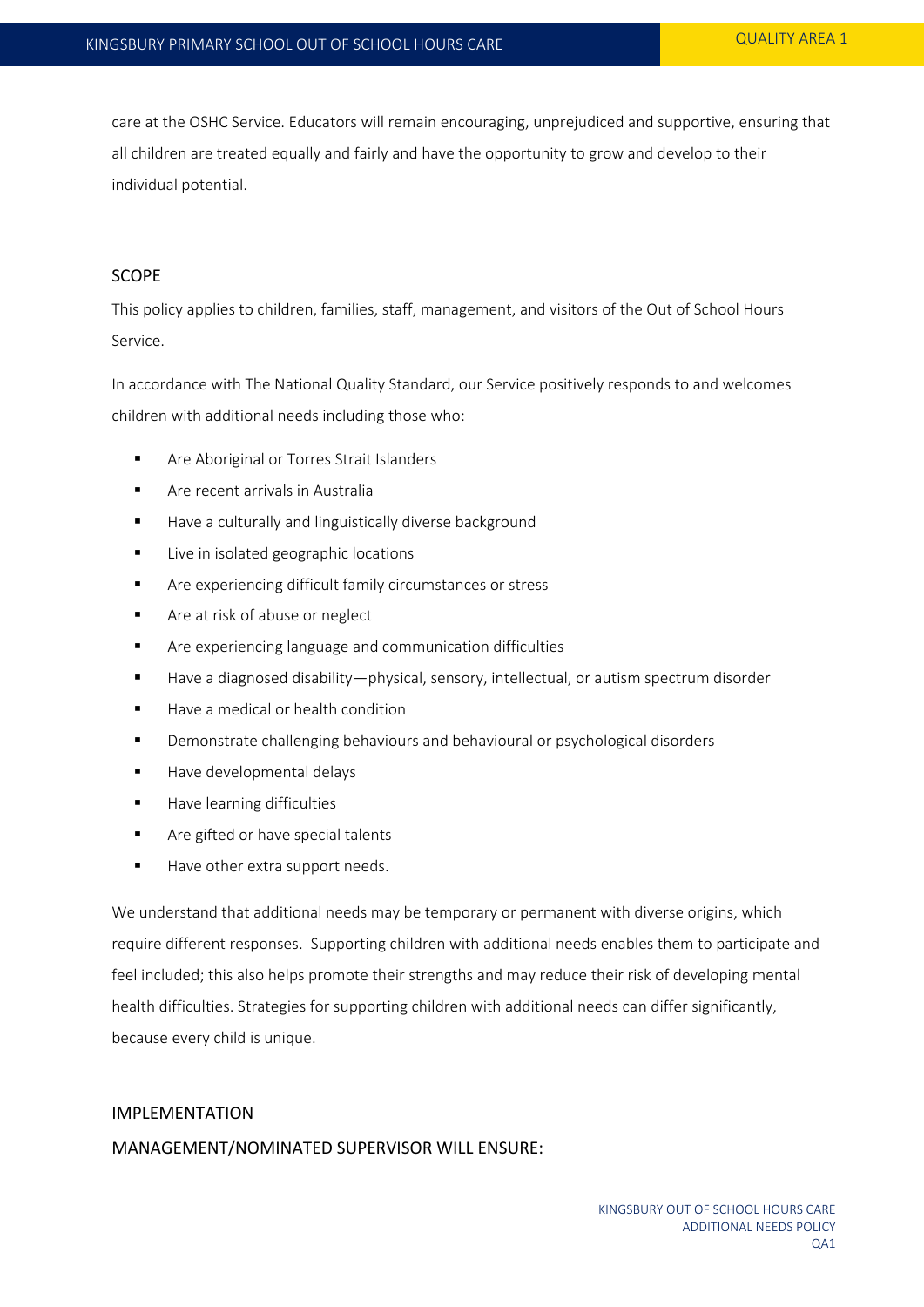- The indoor and outdoor environment and equipment is designed or adapted to ensure access and participation for all children, supporting the inclusion of children with additional needs.
- The program and curriculum is inclusive and meets the individual needs of children with additional needs.
- The OSHC Service works with external professionals and families to verify the educational program and learning environment is most suited to each child with additional needs, including children and families from culturally diverse backgrounds. We will keep a copy of any specific plans or instructions provided by external resource providers and professionals for children with additional needs.
- Children's sensory sensitivities to pressure, texture, smell, noise, or colour is considered within the environment.
- Children are encouraged to feel safe and secure during their education and care at the Service by developing trusting relationships with educators, other children, and the community.
- Families are encouraged to meet with the Educators who will be working with the child to ensure an understanding of the child's needs, appropriate methods for communication, and to ascertain that suitable resources and support is provided to both the family and the child.
- Support Educators through providing professional development and opportunities to network with professional agencies to ensure Educators are meeting the needs of each individual child.
- Seek assistance, training, and where possible, financial funding from inclusive support agencies to promote the development of skills in children with identified additional needs.
- Ensure privacy and confidentiality for children and families is maintained.

# EDUCATORS WILL:

- Treat children equally and fairly.
- Create an inclusive program, which is adaptable and supportive of all children.
- Advocate for children's rights.
- Conduct specific observations on the individual child, outlining their interests, strengths, and developmental needs.
- Meet with families of children with additional needs to familiarise themselves with the specific communication needs of each child. Communication could include verbal and non-verbal communication skills and cues and may necessitate the use of things such as sign language, the use of images, and/or learning key words in the child's home language.
- Initiate and maintain frequent communication with parents of children with additional needs. They will work with all families to meet their child's developmental needs in order to build strengths and capabilities.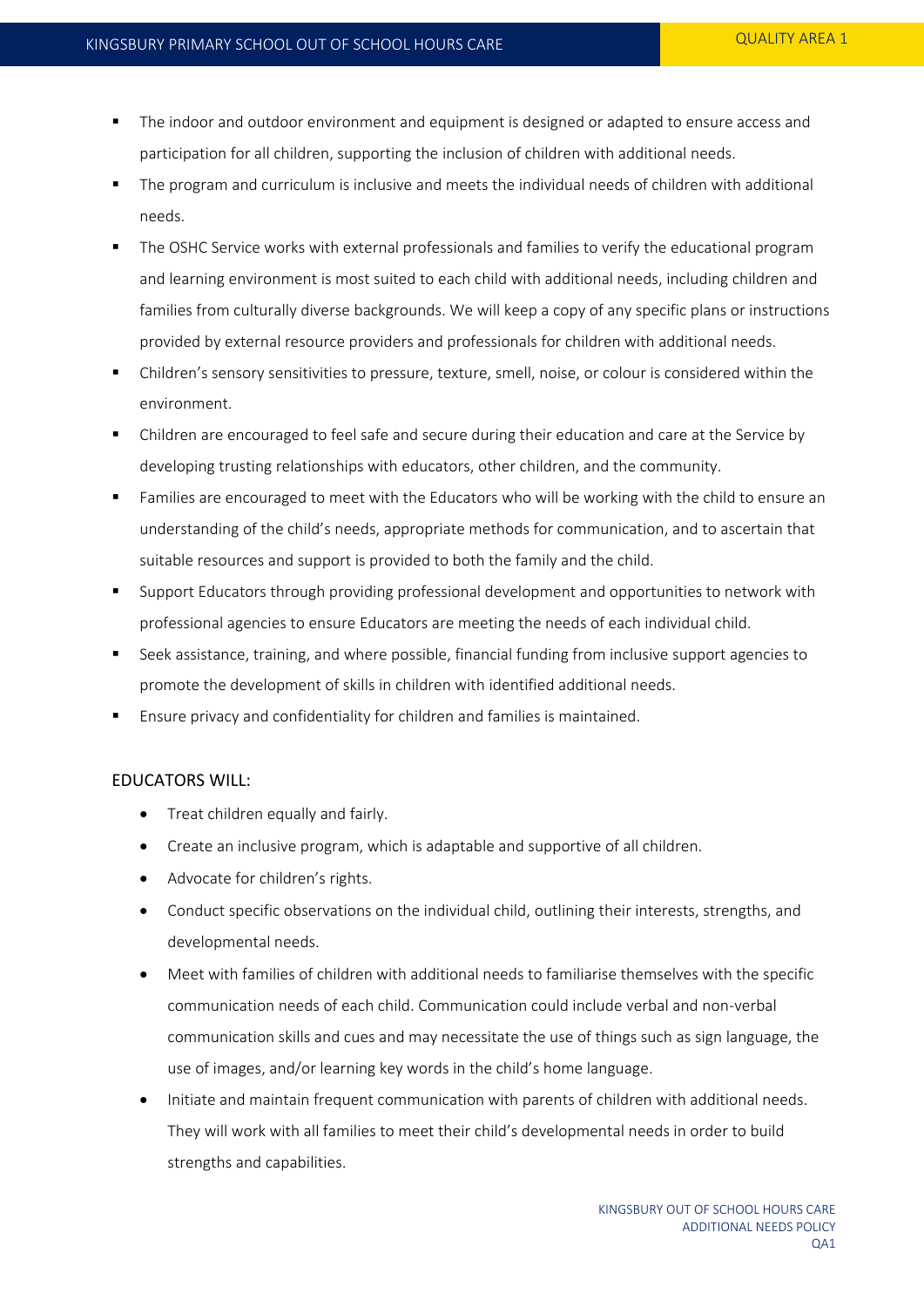- Where required, develop an Inclusion Support Plan (ISP) for each child that will be kept on file at the OSHC Service and shared with families, the child's medical practitioners and/or professional support services.
- Work with other professionals who play a role in supporting the child's development.
- Seek specific professional intervention and training in order to meet the individual child's needs.
- Create a flexible environment, which can be adapted to each child's needs within the OSHC Service to support the inclusion of children with additional needs.
- Implement programming experiences and activities, encouraging all children to explore and participate.
- Listen carefully to all children's concerns and discuss issues of inclusion and exclusion, and fair and unfair behaviour.
- Act as role models by displaying appropriate behaviour and language, being consistently aware of and responsive to children who may require additional support, attention, or assistance.
- Discuss a wide range of emotions, thoughts, and views constructively with the children within a supportive environment.
- Not judge or compare one child's development with another.
- Work collaboratively with health professionals and families together to discuss and plan to support children.
- Talk to children about differences and acceptance.
- Provide opportunities for all children to play and learn together, promoting cooperative, caring, and pro social behaviours.

#### SOURCE:

Australian Children's Education & Care Quality Authority. (2014).

Children's Services Central. Early Identification of Children with Additional Needs. (No longer available)

Childhood Australia Code of Ethics. (2016).

Guide to the Education and Care Services National Law and the Education and Care Services National Regulations. (2017).

Guide to the National Quality Standard. (2017).

My Time Our Place: Framework for School Age Care in Australia.

Revised National Quality Standard. (2018).